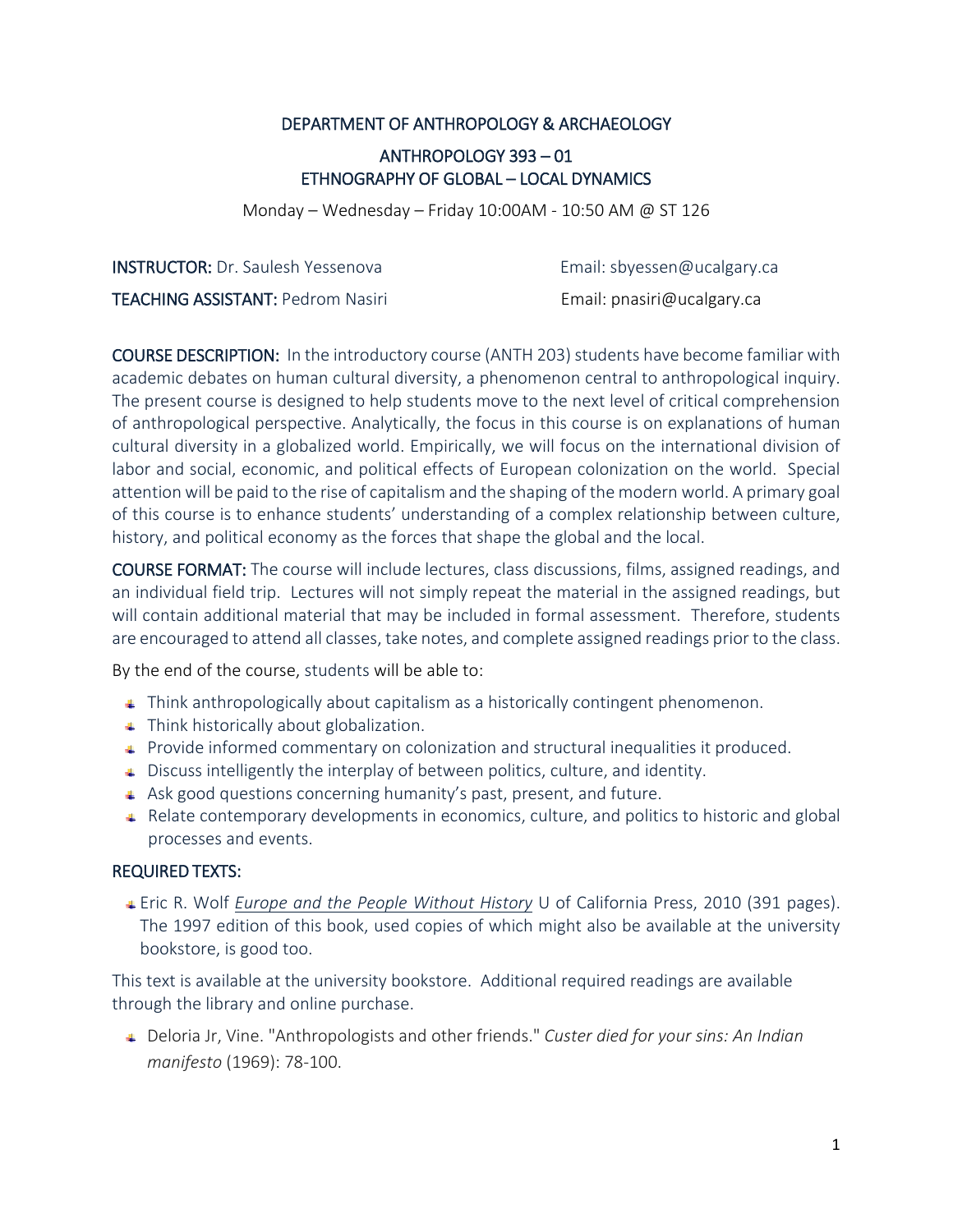- Mintz, Sidney W. "The localization of anthropological practice: From area studies to transnationalism." *Critique of Anthropology* 18.2 (1998): 117-133.
- Mintz, Sidney Wilfred. *Sweetness and power: The place of sugar in modern history*. Penguin, 1986 (214 pages).
- Weatherford, Jack. *Genghis Khan and the making of the modern world*. Broadway Books, 2004 (271 pages).

## COURSE ASSIGNMENTS AND EVALUATION:

- Glenbow Museum paper due 6 March  $50\%$  ~ 10,000 words each
- $\overline{\phantom{0}}$  Take-home reflection papers (5X10%) 50%  $\sim$  1,000 words each

*SCHEDULE OF SUBMISSION OF REFLECTION PAPERS (ALSO INDICATED ON THE COURSE OUTLINE BELOW):*

- $\textcolor{red}{\bullet}$  Monday, 28 January
- $\leftarrow$  Friday, 8 February
- Wed, 13 march
- Friday 29 March
- Monday 8 April

Course assignments will assess students' knowledge and critical understanding of the material covered in readings, lectures, and films shown in class. Late submission penalty: 2 points/a day, incl. weekends and holidays. For after class submission please use a yellow box placed outside Anthropology main office (ES 620). Papers deposited after 4:00 pm may be stamped the next day.

*\* Glenbow Museum paper* is based on readings and individual field research students will be required to conduct at the Glenbow Museum in downtown Calgary.

Further details on course assignments will be provided in class and at the time assignments are given. All course work will be graded on a 100-point system. At the end of the course the total number of marks will be converted to the official university letter grade system according to the following equivalences:

| $A+$ | $100 - 94.9\%$ B+                | 84.8-79.9% <b>C+</b>               | 70.8–66.9% | $D+$ 58.8 – 54.9%      |
|------|----------------------------------|------------------------------------|------------|------------------------|
| A.   | 94.8 - 89.9% B                   | 79.8 - 74.9% <b>C</b> 66.8 – 62.9% |            | $D = 54.8 - 49.9%$     |
|      | <b>A-</b> 89.8 - 84.9% <b>B-</b> | $74.8 - 70.9\%$ C- $62.8 - 58.9\%$ |            | $F = 49.8\%$ and below |

Schedule of lecture topics, films & required readings is provided below.

INSTRUCTOR'S OFFICE HOURS: by appointment.

EMAILING TO INSTRUCTOR: Students are welcome to forward their questions and comments to the instructor or TA's email indicated at the top of this document.

## COMMUNICATION ETIQUETTE VIA EMAIL:

- $\leftarrow$  Please use your university account.
- $\overline{\phantom{a}}$  Use a clear subject line that includes the course name and the topic of the email, such as: "ANTH 203. Question about my schedule."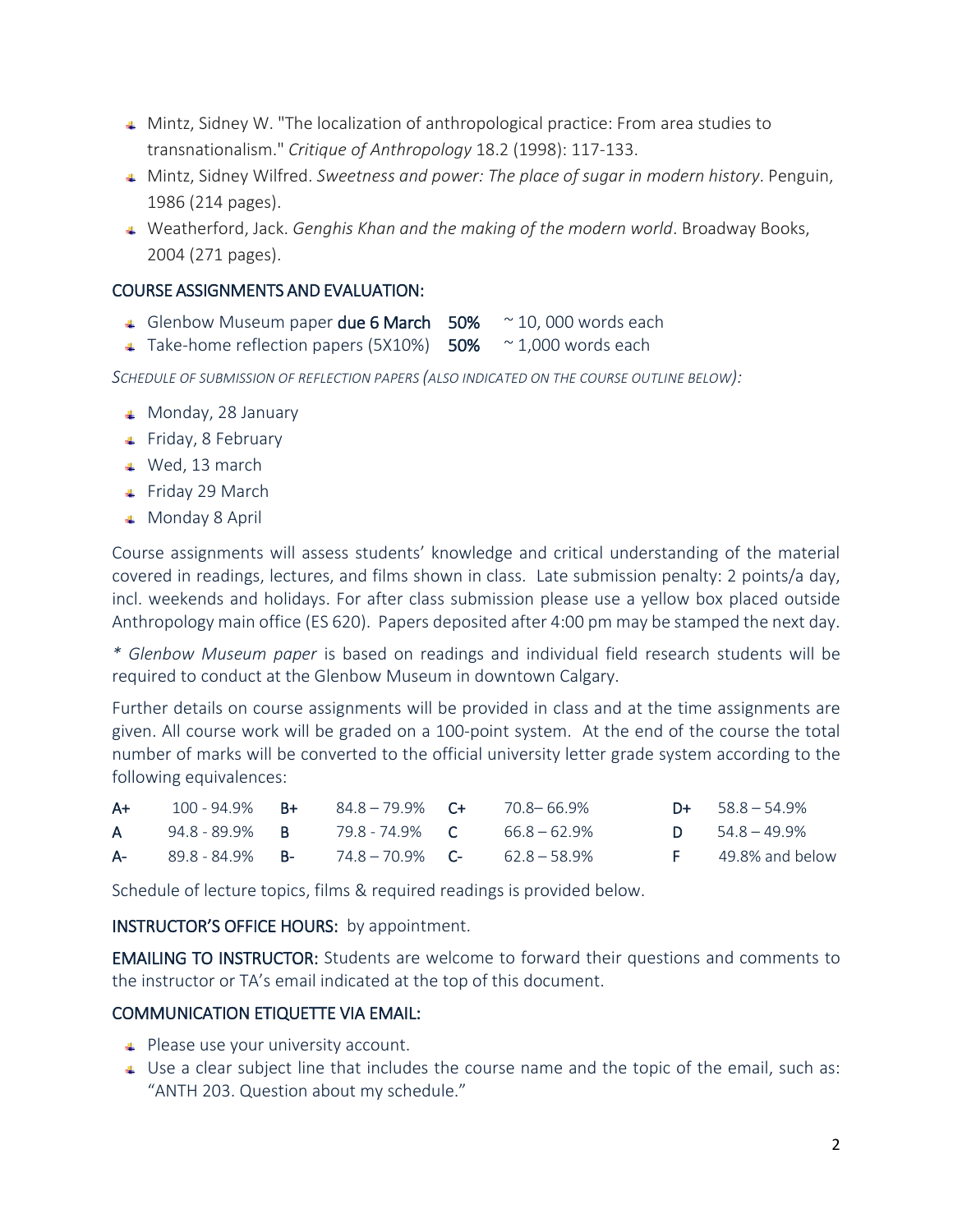- **↓** Please be respectful (i.e., not too casual) when addressing either myself or your TA in an email.
- $\uparrow$  Keep in mind that answers to the questions concerning the matters clearly stated on the course outline will not be provided.
- $\triangleq$  Keep question(s) short and to the point. Show that you have made an effort to find the answer first in the text and lecture material (or even an outside source). State what you know in relation to what you are having a difficult time understanding.
- $\Box$  Include your full name in the signature of your email.
- Allow 48 hours for a response, excluding weekends and holidays.
- $\uparrow$  Please note: we may choose not to respond to emails that do not follow the format outlined above.

## WRITING ACROSS THE CURRICULUM

Writing skills are not exclusive to English courses and, in fact, should cross all disciplines. The University supports the belief that throughout their University careers, students should be taught how to write well so that when they graduate their writing abilities will be far above the minimal standards required at entrance. Consistent with this belief, students are expected to do a substantial amount of writing in their University courses and, where appropriate, instructors can and may use writing and the grading thereof as a factor in the evaluation of student work. The services provided by the Writing Centre in the Effective Writing Office can be utilized by all undergraduate and graduate students who feel they require further assistance.

# STUDENT ACCESSIBILITY SERVICES ACCOMMODATIONS

Student Accommodations. Students needing an Accommodation because of a Disability or medical condition should contact Student Accessibility Services in accordance with the Procedure for Accommodations for Students with Disabilities available at

http://www.ucalgary.ca/policies/files/policies/procedure-foraccommodations-for-students-withdisabilities\_0.pdf.

It is the responsibility of the student to request academic accommodations. If you are a student with a documented disability who may require academic accommodation and have not registered with Student Accessibility Services, please contact their office at (403)220-8237.

Students who have not registered with Student Accessibility Services are not eligible for formal academic accommodation. Students are also required to discuss their needs with the instructor no later than fourteen (14) days after the start of the course.

## ACADEMIC MISCONDUCT

Academic dishonesty is an unacceptable activity at the University of Calgary and students are strongly advised to read the Student Misconduct section of the University Calendar. Quite often, students are unaware of what constitutes academic dishonesty or plagiarism. The most common are:

- **↓** Presenting another student's work as your own
- **Presenting an author's work or ideas as you own without proper referencing**
- Using work completed for another course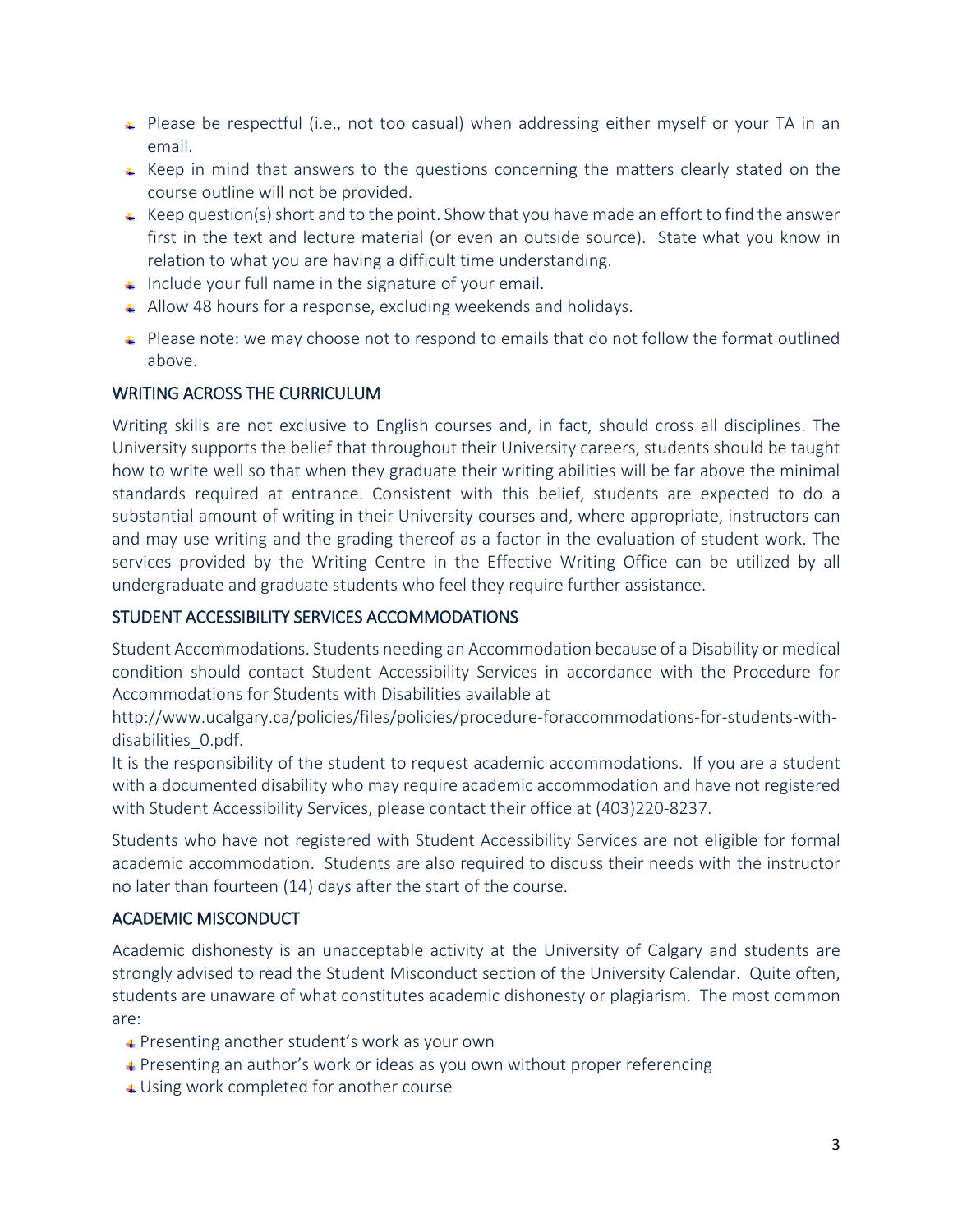This activity will not be tolerated and students conducting themselves in this manner will be dealt with according to the procedures outlined in the University Calendar.

For detailed information on what constitutes academic misconduct, please refer to the following link: http://www.ucalgary.ca/pubs/calendar/current/k-2-1.html

## EMERGENCY EVACUATION ASSEMBLY POINTS

In the event of an emergency that requires evacuation, please refer to the following link to become familiar with the assembly points for the class:

http://www.ucalgary.ca/emergencyplan/assemblypoints

## USRI

At the University of Calgary, feedback provided by students through the Universal Student Ratings of Instruction (USRI) survey provides valuable information to help with evaluating instruction, enhancing learning and teaching, and selecting courses. Your responses make a difference, please participate! Website: http://www.ucalgary.ca/usri/

## FREEDOM OF INFORMATION AND PROTECTION OF PRIVACY ACT

The University of Calgary is committed to protecting the privacy of individuals who work and study at the University or who otherwise interact with the University in accordance with the standards set out in the Freedom of Information and Protection of Privacy Act.

Please refer to the following link for detailed information:

http://www.ucalgary.ca/secretariat/system/files/foip%20overview.pdf

The Department of Anthropology and Archaeology's FOIP (Freedom of Information and Privacy) policy requires all reports/examinations to be returned to students during class time or the instructor's office hours. Any term work not picked up will be placed in the Anthropology and Archaeology Office (ES620) for distribution. Any student not wishing to have their work placed in the office must make alternate arrangements with the course instructor early in the term.

## SAFE WALK INFORMATION

Campus Security, in partnership with the Students' Union, provides the Safe walk service, 24 hours a day to any location on Campus including the LRT, parking lots, bus zones and University residences. Contact Campus Security at (403) 220-5333 or use a help phone, and Safe walkers or a Campus Security Officer will accompany you to your campus destination.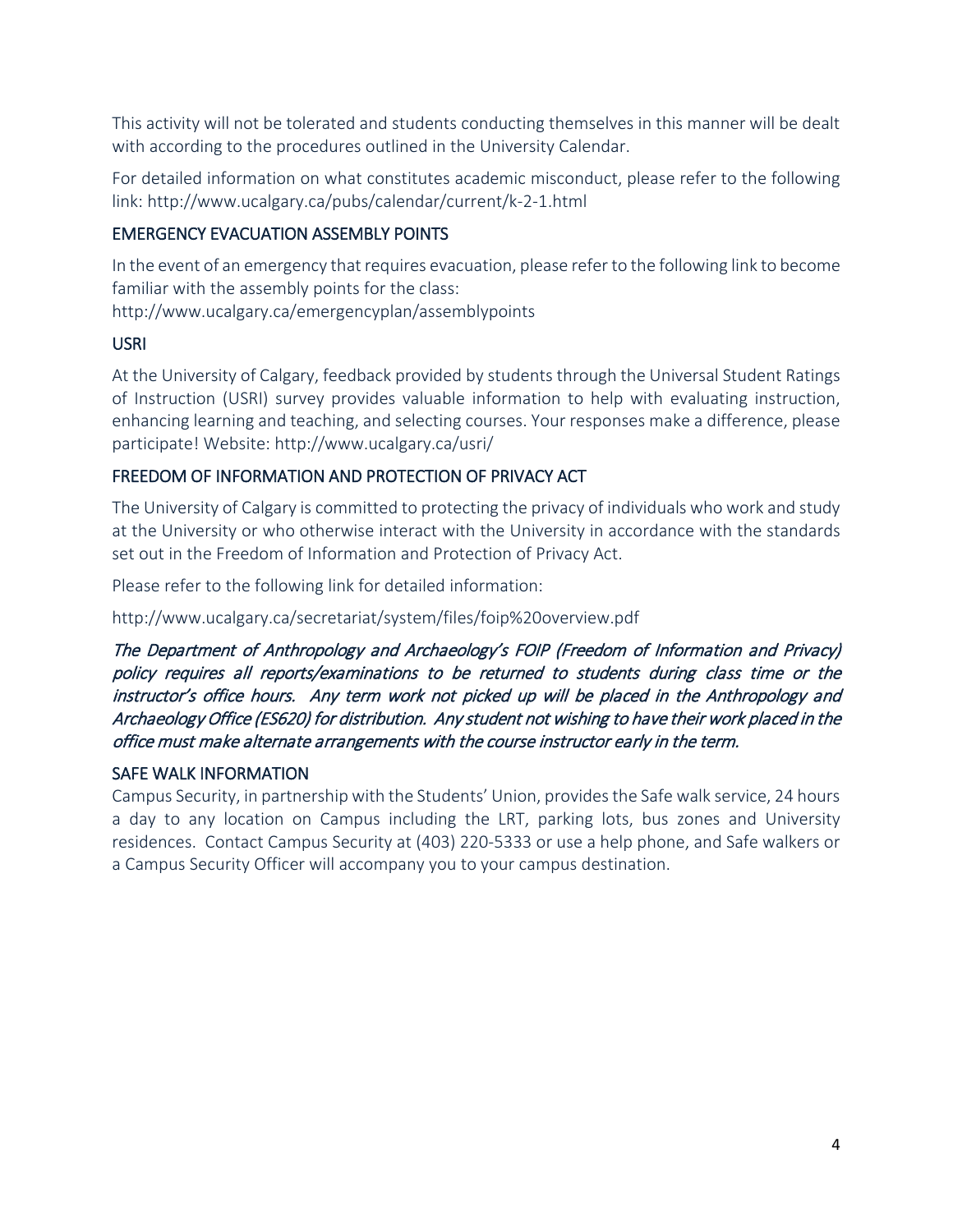# WEEKLY SCHEDULE OF LECTURE TOPICS, FILMS & REQUIRED READINGS

|                | Date                          | Topics/film titles/exams                                                                                                                                                                           | Readings                                                                                                                                                  |
|----------------|-------------------------------|----------------------------------------------------------------------------------------------------------------------------------------------------------------------------------------------------|-----------------------------------------------------------------------------------------------------------------------------------------------------------|
| $\mathbf{1}$   | 11 Jan                        | Introduction to the course                                                                                                                                                                         |                                                                                                                                                           |
| $\overline{2}$ | 14, 16,<br>18 Jan             | Locating Europe and the People Without History<br>within anthropological research: anthropology and<br>history; the problem of bounded cultures and<br>societies; human societies and environment. | Wolf: Preface (1997) and<br>Preface (1982). Part One<br>Introduction $(1 - 23)$ . Mintz<br>(1998)                                                         |
| 3              | 21, 23,<br>25 Jan             | Wolf's approach: political ecology. 'The Old World'<br>before 1400: Silk Road and the Mongol Empire.                                                                                               | Chapter 2 The World in 1400<br>$(24 – 58)$ . Weatherford<br>(2004)                                                                                        |
| 4              | 28, 30<br>Jan<br>1 Feb        | First reflection paper is due in class. 'The New World'<br>before 1400. Lost Kingdom of the Maya (National<br>Geographic, 2010, 57 min.). Karl Marx and his study<br>of political economy.         | Chapter 2 The World in 1400<br>$(58 - 72)$ .                                                                                                              |
| 5              | 4, 6, 8<br>Feb                | Modes of production. Fragment of the video:<br>Masters of Money $-3 - 3$ Karl Marx (BBC<br>Documentary Series). Second reflection paper is due<br>in class.                                        | Chapter 3 Modes of<br>Production $(73 - 100)$ .                                                                                                           |
| 6              | 11, 13<br>Feb                 | The Rise of Europe. Film: Columbus's World<br>Columbus and the Age of Discovery Series (57 min.),<br>1991.                                                                                         | Chapter 4 Europe, Prelude to<br>Expansion $(101 - 125)$ .                                                                                                 |
|                | 15 Feb                        | Glenbow Museum's assignment to be announced in<br>class & posted on D2L. Taking field notes and<br>conducting ethnographic observation.                                                            | Consult the Museum's<br>website, incl. online teaching<br>resources; Deloria (1969);<br>Colonization Road (2018) by<br>Michelle St. John<br>(documentary) |
| $\overline{7}$ | $18 - 22$<br>Feb              | Term break, no classes. Students are encouraged to<br>visit permanent exhibits at the Glenbow Museum.                                                                                              |                                                                                                                                                           |
| 8              | 25, 27<br>Feb.<br>1 March     | Colonization of Canada: the fur trade. Class<br>discussion of the museum's exhibits.<br>Guest speaker: Professor George Colpitts.                                                                  | Chapter 6 The Fur Trade<br>$(158 - 194).$                                                                                                                 |
| 9              | 4 March<br>6 March<br>8 March | Class is cancelled.<br>Glenbow Museum assignment is due. 'Discovery' of<br>Americas. Fragment from the Fall of the Aztec and<br>Maya Empires, Great Cities of the World Series.                    | Part Two In Search of Wealth<br>Chapter 5 Iberians in<br>America (129 - 157).                                                                             |
| 10             | 11, 13,<br>15<br>March        | Sources and routes of modern slavery. Slavery and<br>the making of Africa. Film: Motherland by Owen 'Alik<br>Shahadah (2h, fragment is screened). Third reflection<br>paper is due in class.       | Chapter 7 The Slave Trade<br>$(195 - 231).$                                                                                                               |